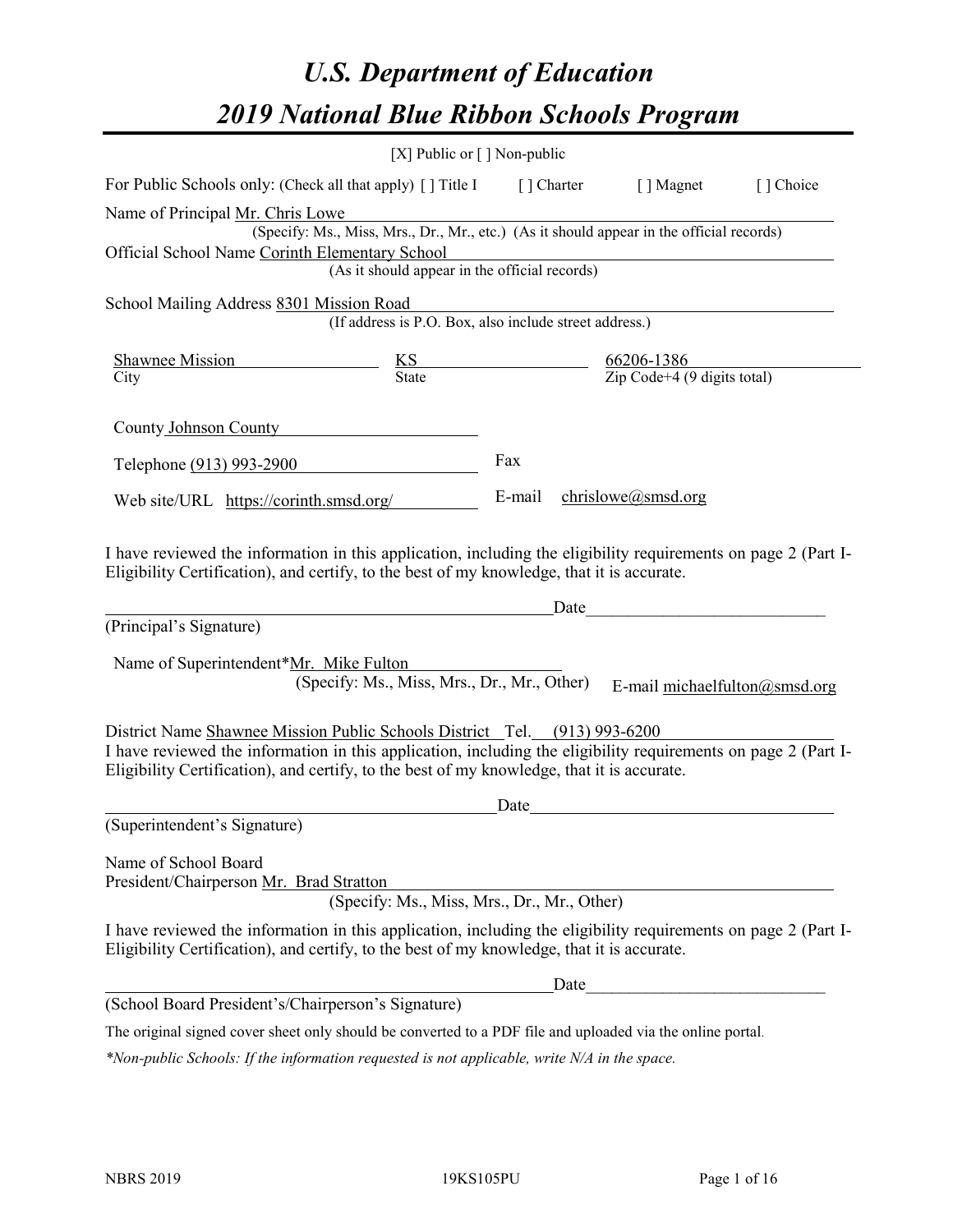The signatures on the first page of this application (cover page) certify that each of the statements below, concerning the school's eligibility and compliance with U.S. Department of Education and National Blue Ribbon Schools requirements, are true and correct.

1. All nominated public schools must meet the state's performance targets in reading (or English language arts) and mathematics and other academic indicators (i.e., attendance rate and graduation rate), for the all students group, including having participation rates of at least 95 percent using the most recent accountability results available for nomination.

2. To meet final eligibility, all nominated public schools must be certified by states prior to September 2019 in order to meet all eligibility requirements. Any status appeals must be resolved at least two weeks before the awards ceremony for the school to receive the award.

3. The school configuration includes one or more of grades K-12. Schools on the same campus with one principal, even a K-12 school, must apply as an entire school.

4. The school has been in existence for five full years, that is, from at least September 2013 and each tested grade must have been part of the school for the past three years.

5. The nominated school has not received the National Blue Ribbon Schools award in the past five years: 2014, 2015, 2016, 2017, or 2018.

6. The nominated school has no history of testing irregularities, nor have charges of irregularities been brought against the school at the time of nomination. If irregularities are later discovered and proven by the state, the U.S. Department of Education reserves the right to disqualify a school's application and/or rescind a school's award.

7. The nominated school has not been identified by the state as "persistently dangerous" within the last two years.

8. The nominated school or district is not refusing Office of Civil Rights (OCR) access to information necessary to investigate a civil rights complaint or to conduct a district-wide compliance review.

9. The OCR has not issued a violation letter of findings to the school district concluding that the nominated school or the district as a whole has violated one or more of the civil rights statutes. A violation letter of findings will not be considered outstanding if OCR has accepted a corrective action plan from the district to remedy the violation.

10. The U.S. Department of Justice does not have a pending suit alleging that the nominated school or the school district, as a whole, has violated one or more of the civil rights statutes or the Constitution's equal protection clause.

11. There are no findings of violations of the Individuals with Disabilities Education Act in a U.S. Department of Education monitoring report that apply to the school or school district in question; or if there are such findings, the state or district has corrected, or agreed to correct, the findings.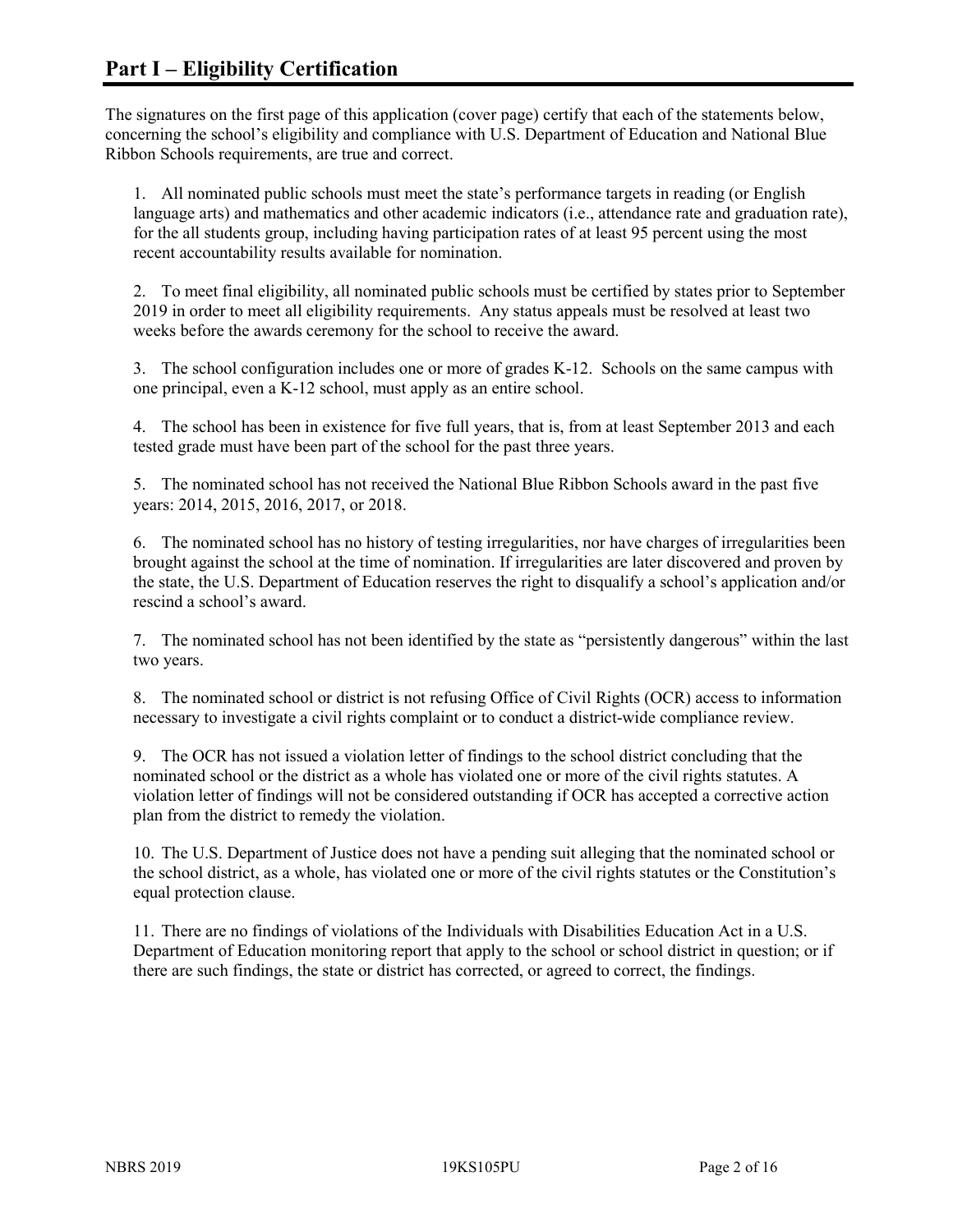#### **Data should be provided for the most recent school year (2018-2019) unless otherwise stated.**

#### **DISTRICT**

| (per district designation): | Number of schools in the district | 35 Elementary schools (includes K-8)<br>4 Middle/Junior high schools |
|-----------------------------|-----------------------------------|----------------------------------------------------------------------|
|                             |                                   | 6 High schools                                                       |
|                             |                                   | $0 K-12$ schools                                                     |

45 TOTAL

**SCHOOL** (To be completed by all schools)

2. Category that best describes the area where the school is located:

[] Urban or large central city [X] Suburban [] Rural or small city/town

3. Number of students as of October 1, 2018 enrolled at each grade level or its equivalent in applying school:

| Grade                           | # of         | # of Females | <b>Grade Total</b> |
|---------------------------------|--------------|--------------|--------------------|
|                                 | <b>Males</b> |              |                    |
| <b>PreK</b>                     | 0            | $\theta$     | 0                  |
| $\mathbf K$                     | 35           | 29           | 64                 |
| 1                               | 37           | 54           | 91                 |
| 2                               | 40           | 52           | 92                 |
| 3                               | 35           | 38           | 73                 |
| 4                               | 34           | 46           | 80                 |
| 5                               | 35           | 36           | 71                 |
| 6                               | 49           | 35           | 84                 |
| 7                               | 0            | $\theta$     | 0                  |
| 8                               | 0            | $\theta$     | 0                  |
| 9                               | 0            | $\theta$     | 0                  |
| 10                              | 0            | $\theta$     | 0                  |
| 11                              | $\theta$     | 0            | 0                  |
| 12 or higher                    | 0            | 0            | 0                  |
| <b>Total</b><br><b>Students</b> | 265          | 290          | 555                |

\*Schools that house PreK programs should count preschool students **only** if the school administration is responsible for the program.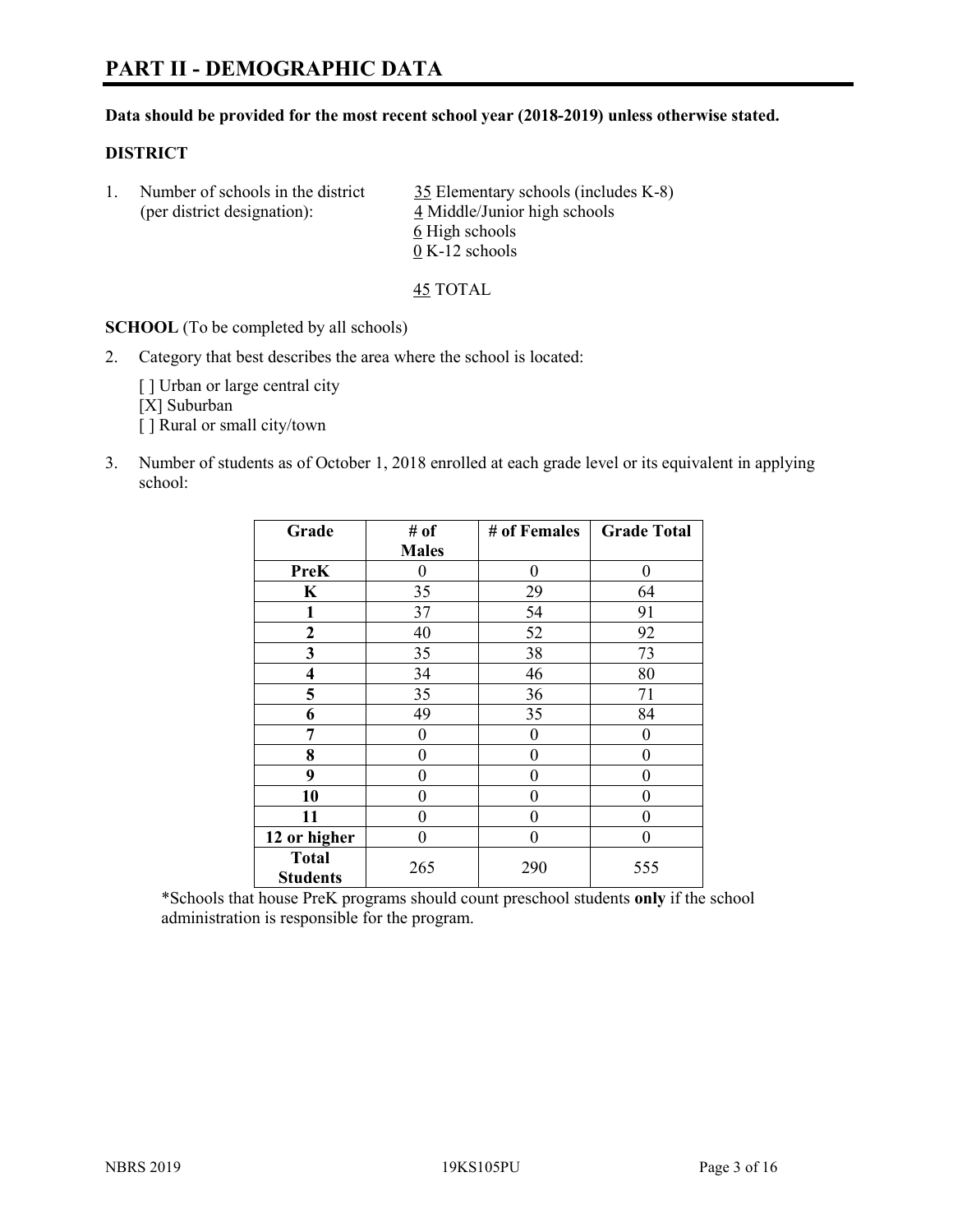4. Racial/ethnic composition of  $0\%$  American Indian or Alaska Native the school (if unknown, estimate): 0 % Asian

 % Black or African American % Hispanic or Latino % Native Hawaiian or Other Pacific Islander 91 % White % Two or more races **100 % Total**

(Only these seven standard categories should be used to report the racial/ethnic composition of your school. The Final Guidance on Maintaining, Collecting, and Reporting Racial and Ethnic Data to the U.S. Department of Education published in the October 19, 2007 *Federal Register* provides definitions for each of the seven categories.)

5. Student turnover, or mobility rate, during the 2017 – 2018 school year: 2%

If the mobility rate is above 15%, please explain.

This rate should be calculated using the grid below. The answer to (6) is the mobility rate.

| <b>Steps For Determining Mobility Rate</b>    | Answer |
|-----------------------------------------------|--------|
| (1) Number of students who transferred to     |        |
| the school after October 1, 2017 until the    | 6      |
| end of the 2017-2018 school year              |        |
| (2) Number of students who transferred        |        |
| from the school after October 1, 2017 until   |        |
| the end of the 2017-2018 school year          |        |
| (3) Total of all transferred students [sum of | 13     |
| rows $(1)$ and $(2)$ ]                        |        |
| (4) Total number of students in the school as |        |
| of October 1, 2017                            | 556    |
| $(5)$ Total transferred students in row $(3)$ |        |
| divided by total students in row (4)          | 0.02   |
| $(6)$ Amount in row $(5)$ multiplied by 100   | 2      |

6. English Language Learners (ELL) in the school:  $1\%$ 

7 Total number ELL

Specify each non-English language represented in the school (separate languages by commas): Arabic, Chinese, Japanese, Russian, Telugu

7. Students eligible for free/reduced-priced meals:  $3\%$ Total number students who qualify:  $\frac{16}{6}$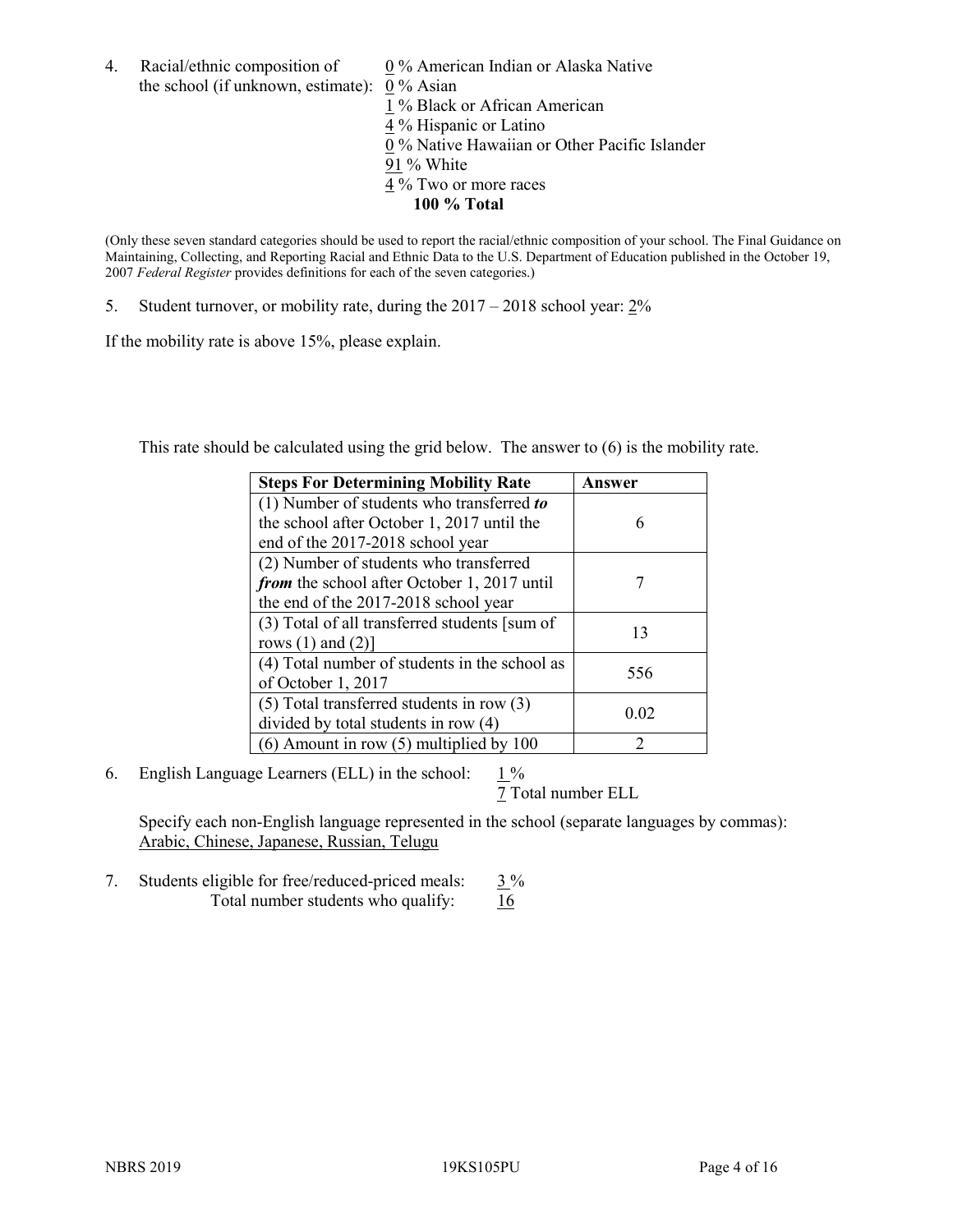29 Total number of students served

Indicate below the number of students with disabilities according to conditions designated in the Individuals with Disabilities Education Act. Do not add additional conditions. It is possible that students may be classified in more than one condition.

| 0 Autism                  | 0 Multiple Disabilities                 |
|---------------------------|-----------------------------------------|
| 0 Deafness                | 0 Orthopedic Impairment                 |
| 0 Deaf-Blindness          | 7 Other Health Impaired                 |
| 4 Developmental Delay     | 4 Specific Learning Disability          |
| 0 Emotional Disturbance   | 14 Speech or Language Impairment        |
| 0 Hearing Impairment      | 0 Traumatic Brain Injury                |
| 0 Intellectual Disability | 0 Visual Impairment Including Blindness |

- 9. Number of years the principal has been in her/his position at this school:  $\frac{4}{3}$
- 10. Use Full-Time Equivalents (FTEs), rounded to nearest whole numeral, to indicate the number of school staff in each of the categories below:

|                                                                                                                                                                                                                              | <b>Number of Staff</b> |
|------------------------------------------------------------------------------------------------------------------------------------------------------------------------------------------------------------------------------|------------------------|
| Administrators                                                                                                                                                                                                               |                        |
| Classroom teachers including those<br>teaching high school specialty<br>subjects, e.g., third grade teacher,<br>history teacher, algebra teacher.                                                                            | 24                     |
| Resource teachers/specialists/coaches<br>e.g., reading specialist, science coach,<br>special education teacher, technology<br>specialist, art teacher, etc.                                                                  | 7                      |
| Paraprofessionals under the<br>supervision of a professional<br>supporting single, group, or classroom<br>students.                                                                                                          | 6                      |
| Student support personnel<br>e.g., school counselors, behavior<br>interventionists, mental/physical<br>health service providers,<br>psychologists, family engagement<br>liaisons, career/college attainment<br>coaches, etc. | 6                      |

11. Average student-classroom teacher ratio, that is, the number of students in the school divided by the FTE of classroom teachers, e.g., 22:1 23:1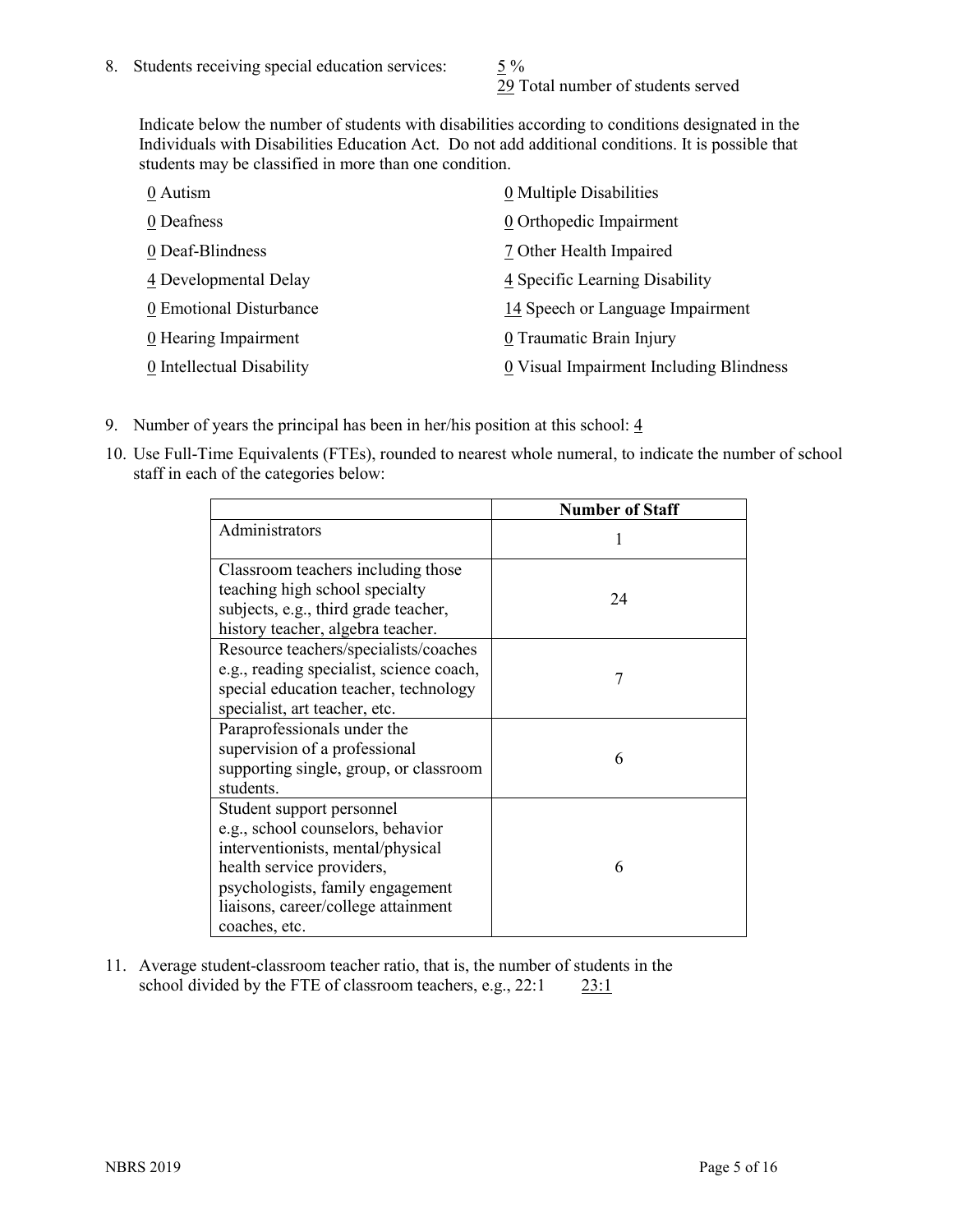12. Show daily student attendance rates. Only high schools need to supply yearly graduation rates.

| <b>Required Information</b> | 2017-2018 | 2016-2017 | 2015-2016 | 2014-2015 | 2013-2014 |
|-----------------------------|-----------|-----------|-----------|-----------|-----------|
| Daily student attendance    | 96%       | 96%       | 96%       | 96%       | 96%       |
| High school graduation rate | $0\%$     | $0\%$     | $0\%$     | $0\%$     | $0\%$     |

#### 13. **For high schools only, that is, schools ending in grade 12 or higher.**

Show percentages to indicate the post-secondary status of students who graduated in Spring 2018.

| <b>Post-Secondary Status</b>                  |       |
|-----------------------------------------------|-------|
| Graduating class size                         |       |
| Enrolled in a 4-year college or university    | $0\%$ |
| Enrolled in a community college               | 0%    |
| Enrolled in career/technical training program | 0%    |
| Found employment                              | 0%    |
| Joined the military or other public service   | 0%    |
| Other                                         | $0\%$ |

14. Indicate whether your school has previously received a National Blue Ribbon Schools award. Yes X No

If yes, select the year in which your school received the award. 2001

15. In a couple of sentences, provide the school's mission or vision statement.

Corinth's Mission is to educate, inspire, and care for all learners every day.

16. **For public schools only**, if the school is a magnet, charter, or choice school, explain how students are chosen to attend.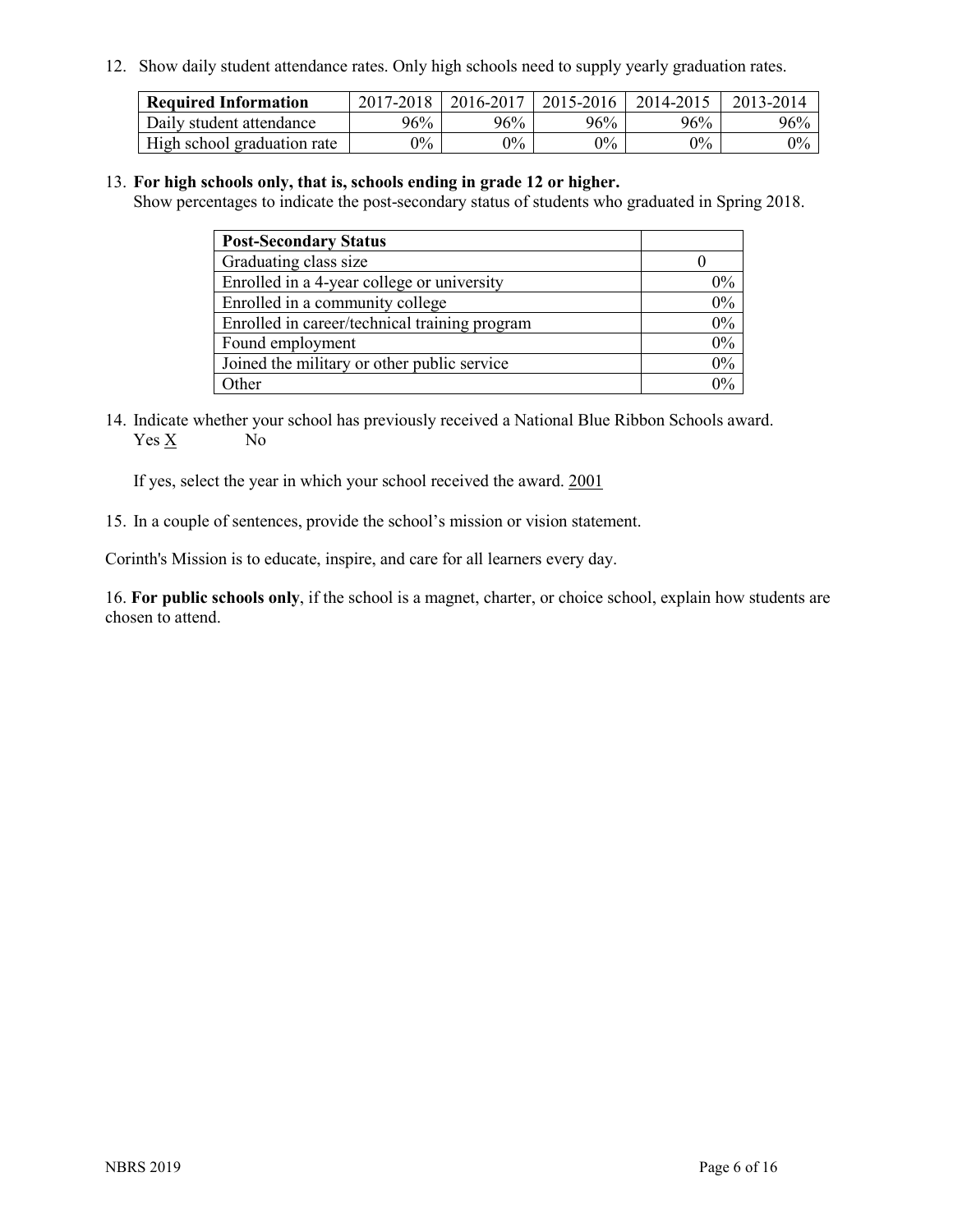# **PART III – SUMMARY**

Home of the Dragons, Corinth Elementary School is located in Prairie Village, Kansas, a suburb of Kansas City. Thirty-four elementary schools make up the Shawnee Mission School District. With 555 students from kindergarten through sixth grade, Corinth is the third-largest elementary school in the district.

In the late 1800s, settlers in the community wanted their children to receive a high-quality education. They founded a school and named it Corinth, making Corinth one of the oldest schools in the state of Kansas. The current school building was built in 1996 and expanded in 2009 to add six classrooms.

Most Corinth students reside in Leawood, Kansas, in single-family homes. Only 80 students travel by bus to and from school, while the remainder walk, ride bikes, or are driven by family members each day.

Prior to the beginning of every school year, Corinth's principal visits all incoming kindergarteners at their homes, welcoming each student with a water bottle and a smile. This face-to-face interaction assures students and parents that they are part of a caring and connected community—a message reinforced by every staff member when students arrive in their classrooms.

The community is directly involved at the school throughout the year—attending Grandparents' Day lunches that fill the entire gym and cafeteria, investing in hands-on learning opportunities through a community-funded Makerspace, and dedicating time to a PTA that's 366 parents strong.

Corinth's leadership team has further unified the school community by setting a "north star" for all involved. As part of a two-year process, Corinth collected input from faculty, staff, students, families, and other community stakeholders to create a mission statement, a vision, and a list of shared values, finalized in January 2019:

The mission: "to educate, inspire, and care for all learners every day."

The vision statement: "Corinth is a united community where we set goals, believe in ourselves and others, and achieve our highest potential to make a positive impact."

The shared values: "We are respectful to all. We focus on relationships. We show kindness and are caring to all. We are welcoming to all. We put students first and focus on a growth mindset. We value creativity."

In accordance with the school's mission, vision, and values, Corinth's Positive Behavioral Interventions and Supports (PBIS) system celebrates behaviors that demonstrate students are respectful, on task, acting safely, and responsible (ROAR). ROAR provides a framework for each classroom's management system. Students earn "Dragon Tickets," a schoolwide reward system for positive behavior. Students can receive Dragon Tickets from any adult in the building who notices their exemplary ROAR behavior. Students save their tickets to earn a variety of rewards, such as a special lunch with a teacher or time with the principal.

Additionally, during each day's morning announcements, the principal recognizes two "Students of the Day" who have displayed outstanding ROAR behavior. The principal personally delivers a sticker, pencil, and handwritten note to each Student of the Day, making them feel celebrated. During quarterly assemblies, teachers recognize two students from each grade level for their outstanding, sustained ROAR behavior, further encouraging positive behavior throughout the school.

At Corinth, the faculty and staff agree that students come first. John Hattie's Ten Mindframes for Visible Learning shows that high collective teacher efficacy increases student success in schools. With this in mind, the Shawnee Mission School District encourages schools to implement professional learning communities (PLCs). Corinth supports this initiative and prides itself on its high-functioning, highly active grade-level PLCs. Teams of passionate teachers analyze and evaluate student work samples to collaborate and improve their practice, and in turn, break down barriers to student success.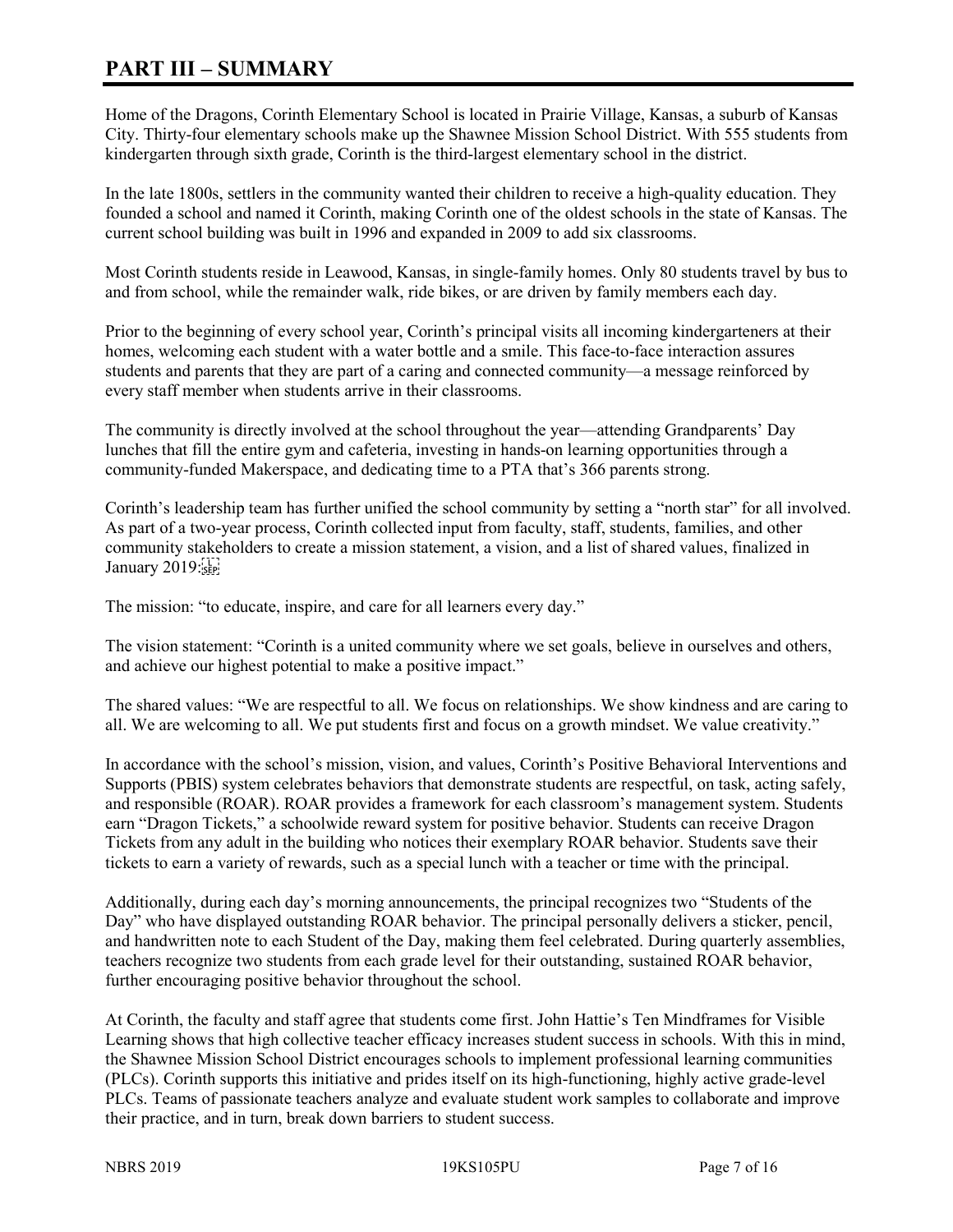Teachers extend this enthusiasm for collaboration and critical thinking to their students, preparing them for the challenges of the future. Using project-based learning in their classrooms and in the Makerspace, as well as adopting district-provided curriculum with Project Lead the Way, teachers take their students on daily creative journeys. Walking through the hallways, one may find groups of students using a green screen to inform an audience about extreme weather, designing a compound machine to rescue a tiger that is stuck in a moat, and coding Spheros to locate fractions on a number line. Teachers encourage students to take ownership of their learning and to embrace challenges inside and outside of the classroom.

In 2001, Corinth received the National Blue Ribbon School Award, and a banner commemorating the accomplishment hangs prominently in the entrance of the school building. Staff vividly remember the announcement, made very shortly after the events on September 11th, 2001. Although that timing precluded a full celebration of the award's magnitude, the achievement further energized our pursuit of continuous improvement—and our hope to earn that recognition again.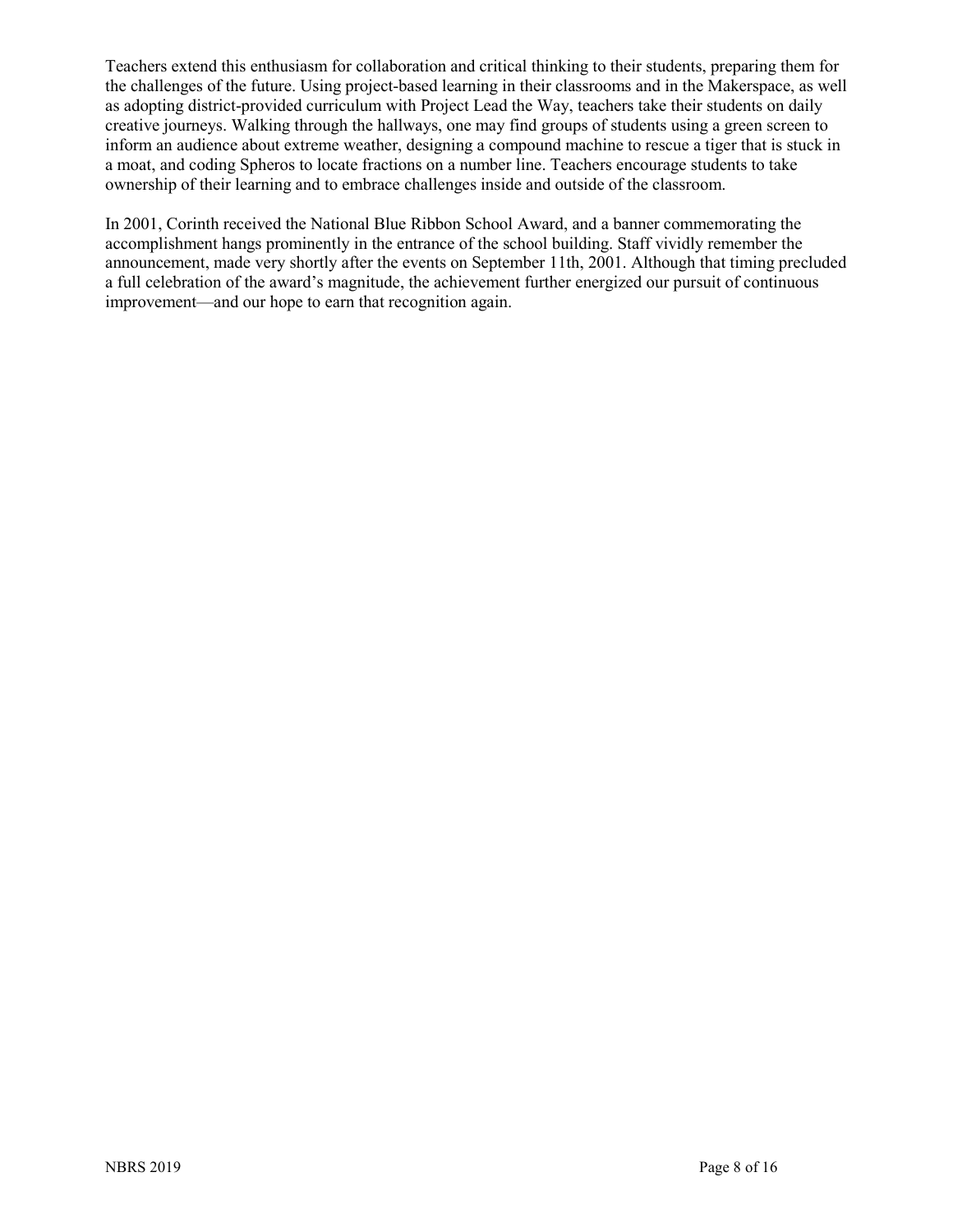# **1. Core Curriculum:**

# **1a. Reading/English language arts:**

The Shawnee Mission School District's reading/English language arts (ELA) curriculum, aligned with the Kansas College and Career Ready Standards for ELA, focuses on effective communication and lifelong learning. Using Curriculum Cadres, teams of teachers identified grade-level priority standards and created proficiency scales outlining varying levels of student achievement for each standard.

As part of the implementation of professional learning communities, Corinth Elementary tasked the gradelevel teaching teams with unpacking the ELA priority standards. The teams selected specific standards and created formative assessment tools to guide their instruction. After teaching a priority standard, teams would review student work samples and data to identify students who needed reteaching or enrichment. This streamlined process of differentiated instruction, provided through a variety of leveled materials and scaffolded teaching support, maximizes learning for each student.

The district provides the Wonders curriculum as a resource for teachers, while encouraging them to create their own lessons and learning environment. At Corinth, teachers choose engaging literature to encourage a love of reading and to reinforce content standards with real text. Teachers conduct whole-group mini lessons, in which students learn close reading skills with challenging texts. Students search for main ideas and details, identify text structures, and make connections with their own lives. After the whole-group lesson, students engage in workshop time composed of skill work and targeted interventions. Teachers utilize the small-group format to equip students with the tools they need to think critically about literature and improve their comprehension, vocabulary, and fluency skills.

Corinth's reading specialist works with students below benchmark at all grade levels in small groups to meet their individual needs. Throughout the school, students engage in authentic learning as they develop their metacognitive skills with a self-reflection journal used after assessments, record themselves reading on a digital portfolio to show off their fluency skills to parents, and participate in Socratic Seminars to discuss literature while practicing speaking and listening skills.

# **1b. Mathematics:**

The Shawnee Mission School District's math curriculum, designed around the Kansas College and Career Ready Standards, promotes critical thinking and problem-solving skills through a mathematical lens. Equipped with the Engage New York Curriculum, teachers at Corinth promote conceptual understanding and transferable skills, and strive to meet students at their individual learning needs.

To do so, teachers differentiate their lessons as they see fit. For example, in 3rd grade, teachers pre-test every unit to gauge students' prior knowledge about the topic. Based on the pre-test data, teachers determine which students need what instruction. Days begin with a whole-group mini-lesson. Next, using the stationrotation model, students divide into five differentiated groups and engage in a mix of problem sets, games, exit tickets, online applications, and extension projects. Each student has a to-do list outlining the expectations for each rotation, fostering more individualized instruction. Grade-level teams review exit tickets and other formative assessment data to identify students who need reteaching or enrichment on any given topic.

Teachers also utilize Corinth's community-funded Math Aide to meet the needs of all students. Our math aide meets with every grade level each day and works with students needing intervention support, as well as extension and enrichment. The grade levels have the freedom to allocate this time as they see fit to focus on student learning and growth.

All grade levels provide opportunities for students to explore math-related topics in hands-on, rigorous, and

NBRS 2019 19KS105PU Page 9 of 16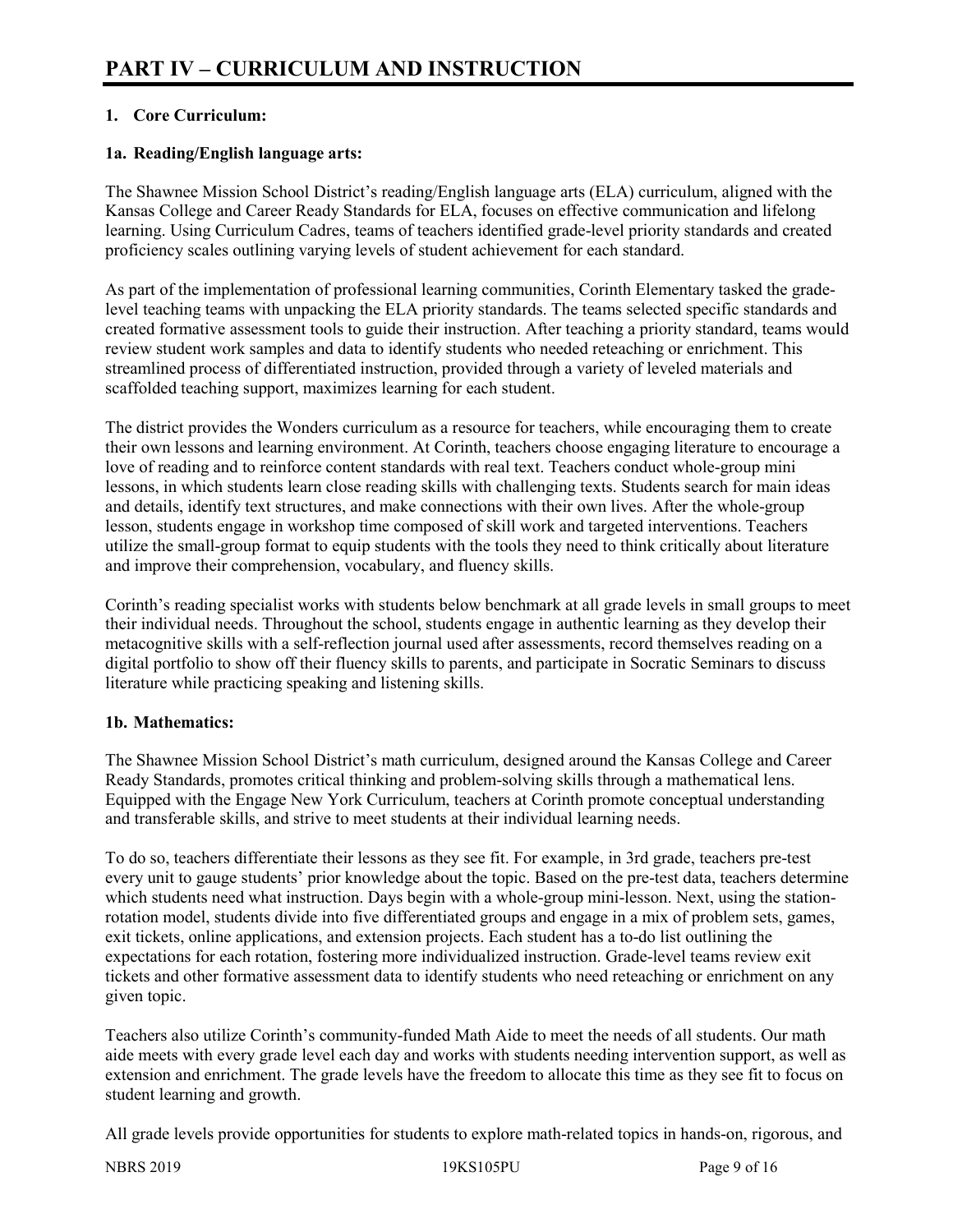relevant ways. Kindergartners discovered teen numbers by playing a game called "Hide the Zero," second graders explored geometry concepts using toothpicks, and fourth graders programmed Ozobots to investigate the question: "Can two rectangles have the same area but different perimeters?" At Corinth, teachers unite with a common goal of making math engaging and inviting to all learners.

# **1c. Science:**

The Shawnee Mission School District's science curriculum, aligned with the Next Generation Science Standards, includes quarterly units for kindergarten through sixth grade, focused on four topics: physical science; life science; earth and space science; and engineering, technology, and applications of science. Every grade level identifies priority standards for each focus area. These standards are not the main focus of every science lesson, but they help ensure a guaranteed and viable curriculum.

In addition, each grade level has access to a scope and sequence for each area of focus. These identify the standard, essential questions, essential understanding, and approximate time frame for the unit, as well as the scientific practices that students will explore. The resulting unit-specific map creates a solid foundation for all learners.

Teachers at Corinth also have access to engaging and research-based resources, such as Project Lead the Way, National Geographic, and Mystery Science. These resources, combined with the SMSD's detailed scope and sequence, allow for meaningful, rigorous, and relevant learning experiences.

Teachers focus on making cross-curricular connections to English language arts and math to integrate science into all areas of the curriculum. Corinth kindergarteners, for instance, investigated, analyzed, and interpreted data, and designed solutions, as they created structures as part of a unit of study with The Three Little Pigs. Their challenge was to design a structure that could withstand the force of air from the "Big Bad Wolf' (in this case, a lawn blower). First, the students researched the problem by reading multiple texts of this story and designing an initial structure. Next, the students used their prior knowledge from text, as well as their designs, to create a new structure. Teachers use the scientific process to engage students and to create meaningful and engaging learning experiences every day at Corinth.

# **1d. Social studies/history/civic learning and engagement**

The Shawnee Mission School District supports and encourages curricular connections across social studies, reading, writing, math, speaking, and listening, and Corinth utilizes a variety of online and print resources to enhance student learning in the area of social studies. From the online materials available via National Geographic to applications like Pebble Go, Time for Kids magazine, and a social studies curriculum by TCI, teachers have a wealth of resources at their disposal to engage every type of learner. For example, TCI has an online component, which allows students to engage with lessons using their iPads and complete openended, higher-level questions and prompts.

Project-based learning is another key area of focus at Corinth. As part of a recent unit focused on learning about other communities, Corinth second graders researched a recent hurricane that caused major damage to an island community. Moved by their findings, students decided to search for ways to help, and proactively decided to collect flashlights and seek support from local community members. Ultimately, the students sent more than 50 flashlights and batteries to those affected by the hurricane. Corinth sixth graders, meanwhile, take a project-based approach to studying Ancient Greece. After learning about Greek culture and history, sixth graders work in teams to create plays incorporating their new knowledge. Teachers encourage students to pair factual information with a creative element, and students perform their plays for our learning community.

NBRS 2019 Page 10 of 16 Corinth teachers also seek out opportunities for students to hear from outside presenters or educators on topics that map to the district's social studies standards. Each year, second grade teachers invite the Johnson County Parks and Recreation Department (JCPRD) to Corinth to discuss the history of Native Americans in our geographical region. JCPRD provides a hands-on learning experience by building traditional teepees on school property for students to explore as they learn about the culture and customs of Native Americans.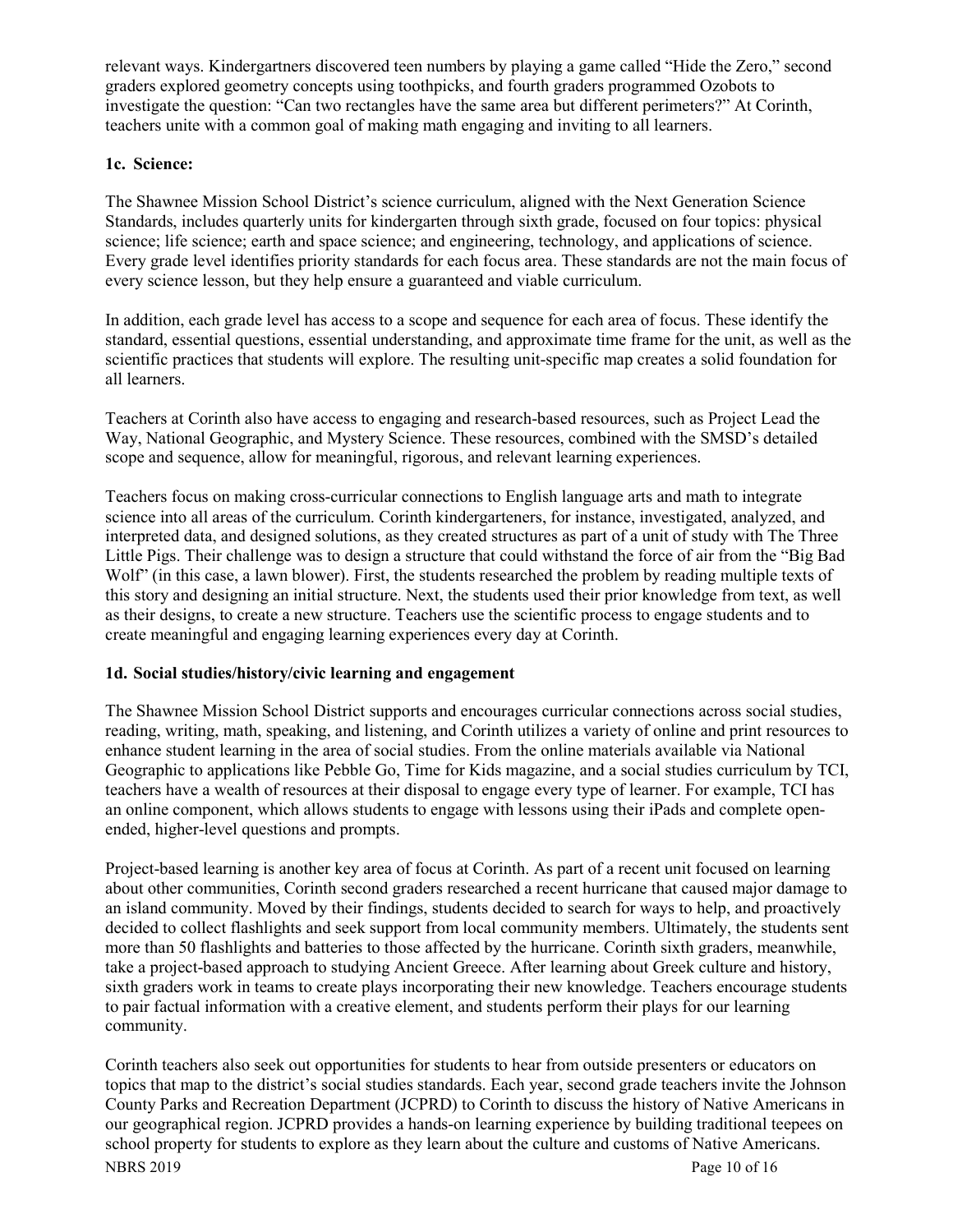#### **1e. For secondary schools:**

#### **1f. For schools that offer preschool for three- and four-year old students:**

# **2. Other Curriculum Areas:**

In 2016, the Shawnee Mission School District implemented a new elementary specials schedule, which gives students a fifty-minute special each day. All Corinth Elementary students rotate among music, physical education, art, and library/media studies. While students are at specials, Corinth teachers have a common plan time with their team to engage in meaningful professional learning focused on DuFour's professional learning community guiding questions.

As part of the Shawnee Mission School District's Digital Learning Initiative, each student at Corinth has a personal iPad. This access to technology allows teachers to engage students at a higher level in all curricular areas. In art, students take pictures of their artwork and post their work on a website for parents to view. Students reflect on their learning by writing statements about how their work relates to the artist explored. Using slow-motion animation, students record the creation of their artwork. Together, students watch other slow-motion videos to learn techniques and strategies related to art standards—shadowing, lines, and texture, to name a few.

In physical education, students use a learning application to keep track of their bowling scores and film their golf swings, jumping, skipping, dribbling, and swinging. Students then review the footage and learn how to improve their technique. In music, students utilize educational applications on their iPad to create their own musical compositions. In library, students access online research sites and online texts, create video games, code, and read e-books.

Corinth's fantastic specials team works together to create authentic learning opportunities for students. Under the direction of Corinth's music teacher, students in first, third, and fifth grade learn and perform a musical during the school year. Each musical takes months of preparation, highlights student soloists and choral singing, and involves the community in the creation of backdrops and costumes.

Artwork created in the classroom hangs on display at a locally owned ice cream store, where students can view their artwork with their families and friends. Corinth teachers recognize the value of providing students an opportunity to engage with an audience and display their outstanding creations.

In the classroom, students engage in social-emotional lessons using Second Step, a research-based curriculum. Teachers may follow the scope and sequence the curriculum provides or use specific lessons to meet individual classroom needs. Additionally, Corinth's community-funded social worker collaborates with teachers to provide each class with a differentiated lesson based on that classroom's social-emotional needs on a monthly/bi-monthly basis. The social worker also meets with individual students or small groups as teachers and Student Intervention Teams see fit.

The upper grade levels have additional curricular opportunities. Fifth and sixth graders can participate in band and strings during the school day. Band and strings teachers come to Corinth each day to provide 30 minute lessons to those interested. Several times a year, students participating in band and strings perform for an audience. During the annual Shawnee Mission East Area Festival, Corinth students perform with students across the district, including middle- and high-school students. The festival highlights student growth after multiple years in the program.

Similarly, Corinth fifth and sixth graders can participate in choir, which offers an opportunity for students to practice their choral skills and perform—both onsite at Corinth's annual Veteran's Day assembly and offsite at local venues.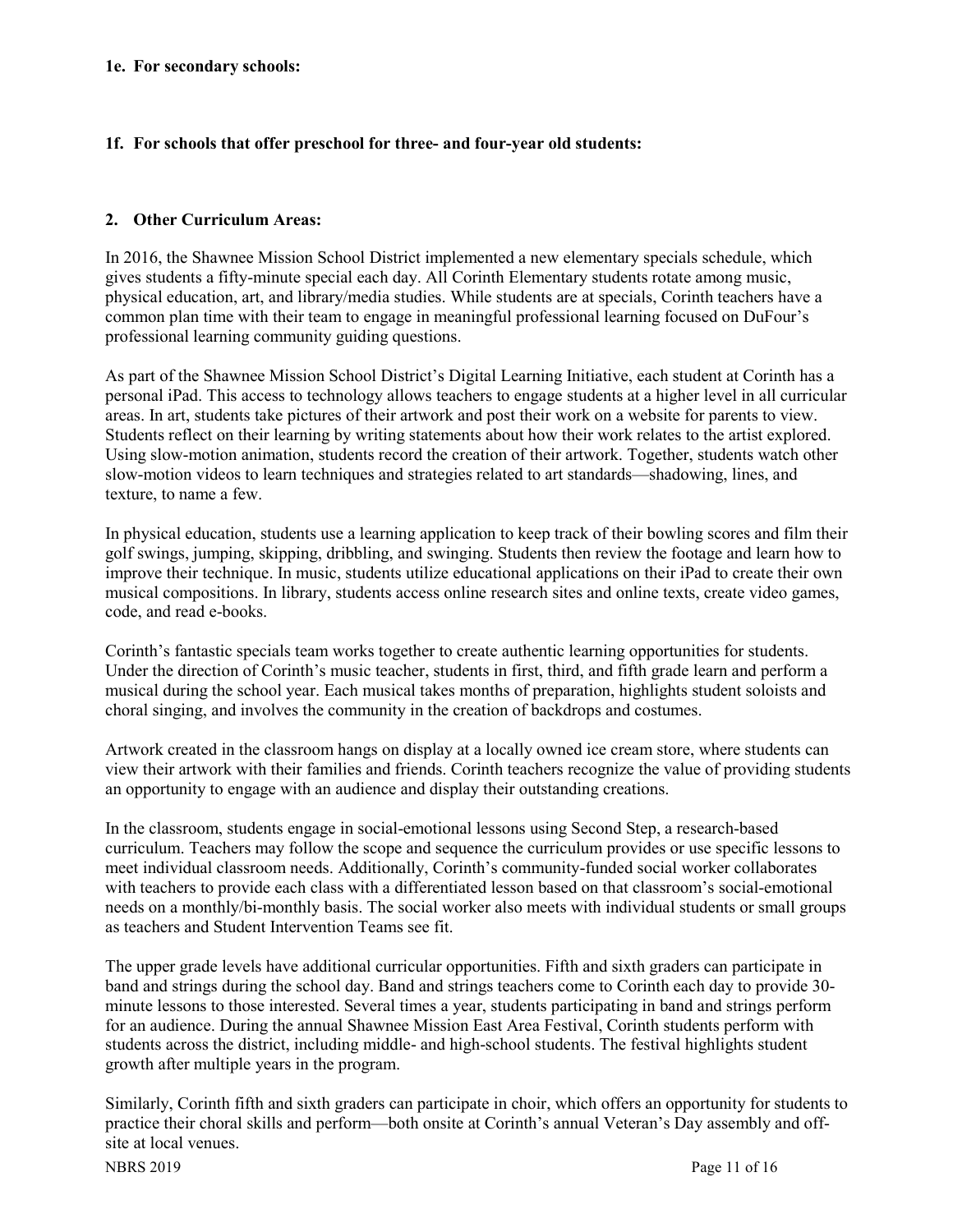Finally, students in fourth, fifth, and sixth grade can participate in Mathletics at Corinth and across the Shawnee Mission School District. Coached by Corinth's Mathletics lead teacher, participating students attend monthly practices focused on solving math problems and compete in teams of three against students from other schools.

All of these opportunities enable students to have a rich educational experience inside and outside of the classroom. Whether they are creating Edvard Munch's "The Scream," in art class, learning to focus on breathing and using self-talk during a Second Step lesson, or developing a mini golf hole with six items in physical education, students at Corinth have numerous opportunities to explore creative outlets.

# **3. Special Populations:**

Corinth Elementary strives to meet the needs of all learners. By supporting the whole child, Corinth facilitates growth in reading, mathematics, the arts, and social-emotional skills.

To support student growth in the area of reading, Corinth utilizes a reading specialist and reading aide. The reading specialist is trained to implement a multi-sensory, structured reading program. Corinth's reading team also provides support in the areas of phonics, comprehension, and language acquisition, progress monitoring students at various frequencies based on each student's performance.

In mathematics, the Corinth community funds a math educational aide. The math aide works with each grade level, each day, to implement targeted interventions for remediation and extension. This support varies, depending on grade-level needs and student growth data. For example, stakeholders at a recent Student Intervention Team meeting determined that a third grader wasn't learning basic computational skills at the desired level. Prioritizing this student's needs, the team allocated twenty minutes of daily support time for this student to meet with Corinth's math aide. As a team, Corinth teachers, administrators, and specialists work together and use data to guide interventions, as well as the intervention time needed to help each student succeed.

As noted in the first portion of this application, Corinth has 555 students, 1 percent Black or African American, 4 percent Hispanic or Latino, 4 percent two or more races, and 91 percent White. One percent of the school's population has been identified as English language learners, and 2.87 percent qualify for free/reduced meals. Twenty-nine students qualify for special education services.

Supporting students who receive special education has become a major focus of the Corinth learning community. Corinth and the Shawnee Mission School District are in year two of the Kansas Educational Systems Accreditation (KESA) cycle. As part of building accreditation for KESA, Corinth staff identified two building goals after an extensive needs assessment. One goal states, "by the end of the accreditation cycle, third through sixth grades will reduce the number of students in the low-achievement, low-growth area on math NWEA MAP assessment to less than 6 percent." The baseline for this goal showed that from fall 2017 to spring 2018, 8.79 percent of third through sixth graders performed at the low-achievement, lowgrowth quadrant on the math NWEA MAP assessment. While not all of the students in that quadrant receive special education, a significant portion do receive those services. To help support students at Corinth in the area of mathematics and to help reach this goal, the school applied for, and received, a grant to provide before- and/or after-school tutoring, allowing Corinth to support 28 students each week with one-on-one or small-group tutoring in the areas of mathematics and reading.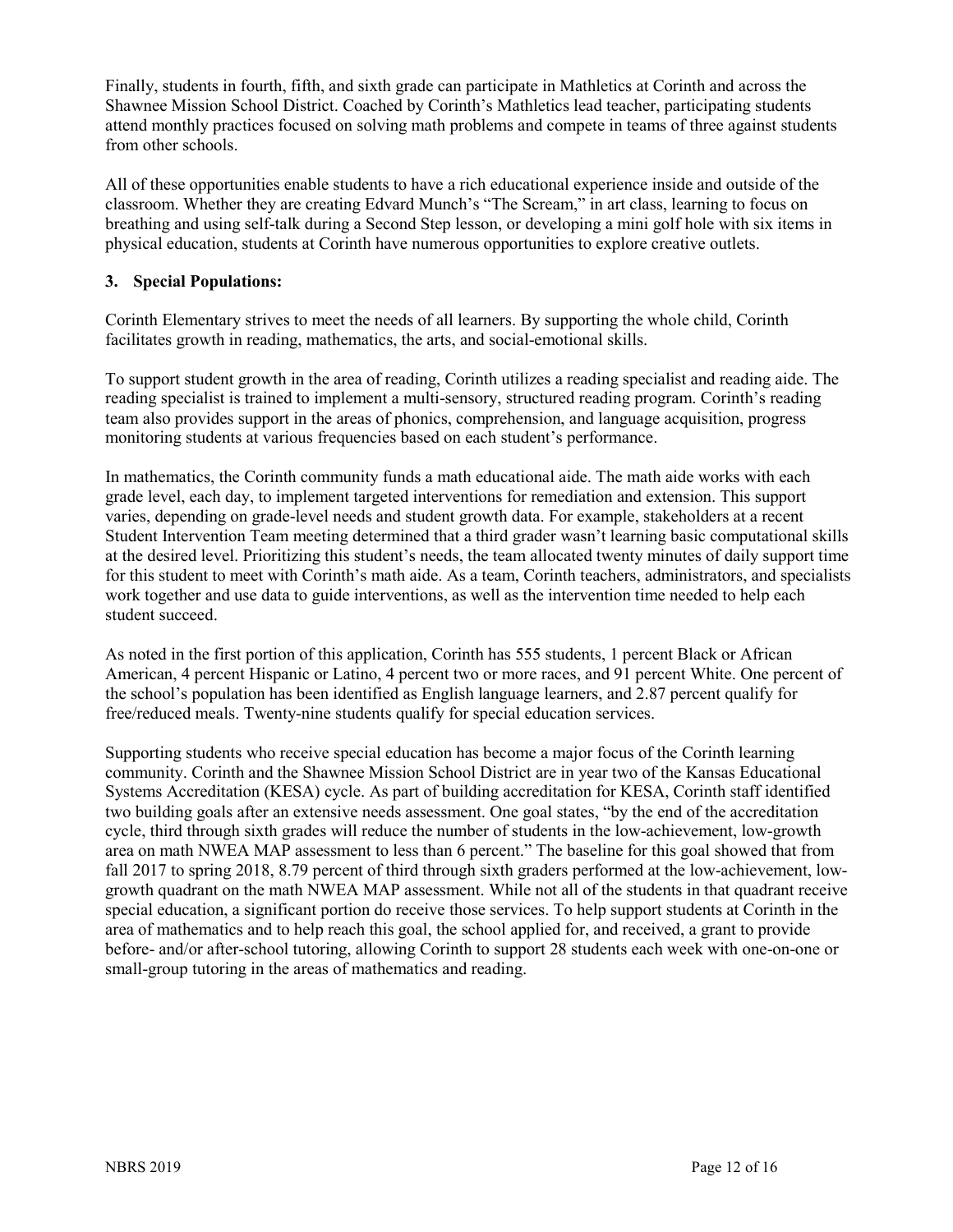# **1. School Climate/Culture:**

Corinth Elementary engages and motivates students and staff by creating a positive environment in which all shareholders are encouraged and supported. Corinth's aforementioned mission, vision, and shared values speak to the caring atmosphere that permeates the building.

Corinth's principal holds a weekly staff meeting, dubbed "Family Meeting." The name speaks for itself: the staff at Corinth is a family that celebrates each other with weekly shout-outs. Staff members write messages recognizing their colleagues, which are read aloud during the meeting. Family Meetings set the tone for the entire staff to rely on each other and support each other every day. Just this past month, a teacher walked out into the parking lot on a below-freezing day to find her car had a flat tire. Corinth's physical education teacher happened to be outside at the same time and took the time to help this colleague by changing her tire.

Because the staff feels valued and supported, they create a similar sense of community within their own classrooms. Corinth's principal encourages teachers to take the first several weeks of school to build a community within the classroom. The Responsive Classroom's First Six Weeks of School explains the importance of laying the groundwork for a positive, collaborative, and supportive classroom environment at the beginning of the school year. At Corinth, teachers create a climate of warmth and safety by encouraging every member of the class to get to know each other. Certain classrooms use "get to know you" games and icebreaker activities to help students interact with each other. Other classes write "I Am From" poems or create "All About Me" posters for students to share with their classmates.

Corinth students feel welcomed, included, and safe in their classrooms. Because of this, they are more likely to challenge themselves and take risks in their learning. Classrooms focus on using a growth mindset: embracing challenges as opportunities. For example, in Corinth's Makerspace, students use the engineering and design process to research problems and create solutions. They test their solutions, which almost always fail at first, and use their growth mindset to improve their design by learning from their mistakes. This practice translates to all academic areas, as teachers inspire students to believe in themselves and strive to reach their full potential.

#### **2. Engaging Families and Community:**

Corinth Elementary's community unites with a common goal of supporting students to achieve their highest potential. To this end, the school prioritizes frequent communication with families and the community. At the end of every school week, Corinth families receive "Dragon Tales," a digital publication that includes a calendar of upcoming events, notes from the principal and nurse, and opportunities for families to volunteer within the school. Similarly, teachers send home weekly newsletters that inform families of important classroom happenings and school events. Parents often remark that they are thrilled with the constant communication they receive from the school.

Corinth's 366-member Parent Teacher Association (PTA) also sends out a weekly newsletter about PTAsponsored activities. The PTA organizes numerous events throughout the school year, including a community 5K race called the Dragon Dash, a Fall Festival, mother/son and father/daughter dances, a biennial school auction, and monthly evenings at local restaurants to bring the community together. The proceeds from these events directly benefit the school, and students relish the opportunity to be with their classmates and teachers outside of the regular school day.

In the Shawnee Mission School District, each building has a Site Council made up of current students, teachers, staff members, and community stakeholders. Corinth's Site Council includes retired teachers with years of experience in the building, passionate parents of current students, and nearby business owners who care deeply about the future of the school. The Council discusses bringing new initiatives and changes to Corinth. Recently, the Council discussed the best way for students to transition to the following school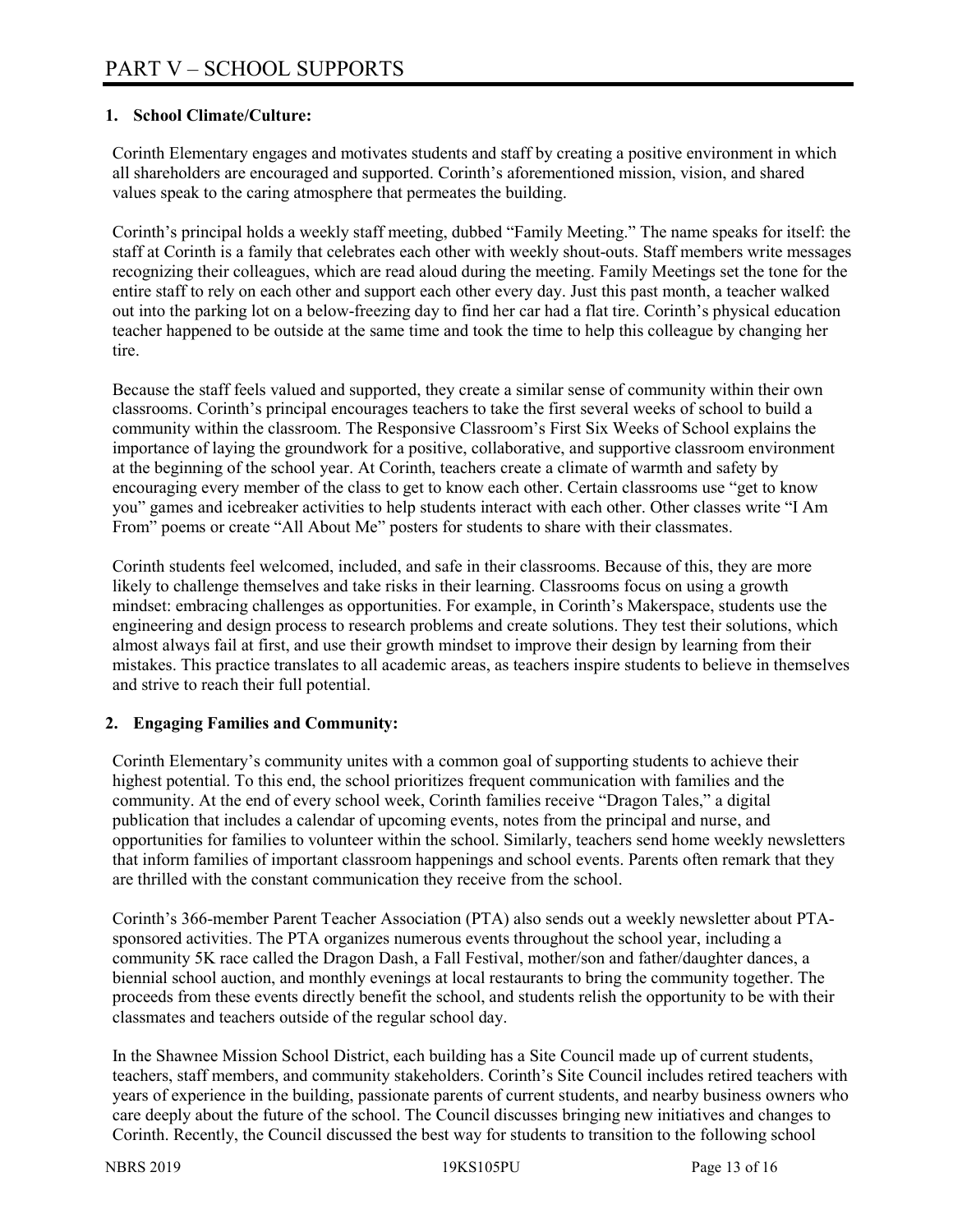year. Considering the anxiety many students face leading up to the start of a new school year, the Council decided to create a "Jump-Up Day." Rather than waiting until the week before school starts to post class lists, Jump-Up Day will take place in May, giving students an opportunity to meet their class and teacher for the following school year. This decision involved great thought in hopes of making the transition as positive and seamless as possible.

Corinth works closely with family and community members to promote student success and improve the school. One notable example is the "Dragon Dad Program," which invites fathers, grandfathers, or other male figures in students' lives to volunteer at the school. Dragon Dads assist by monitoring the school entrance, unloading and loading cars, helping in the lunchroom, and joining their students in the classroom. This program, as well as countless other initiatives, assures students that they are surrounded by a community of supportive partners who are entirely invested in creating a positive learning environment

# **3. Professional Development:**

The Shawnee Mission School District (SMSD) moved to an innovative approach to professional learning starting in the 2017-2018 school year and approved a professional learning calendar. All certified teachers are allotted two days each year to explore professional learning topics at an individualized level. The SMSD created and promoted these two teacher-directed professional learning days to better meet teachers' needs.

Teachers can work on-site, off-site, or collaborate with professionals in their respective field. An ideal model, this differentiated approach to professional learning allows learning to be tailored to the individual, as teachers do with students in their own classrooms. For the first teacher-directed professional learning day in 2017, Corinth Elementary offered a trip to a local Makerspace Studio for professional learning, and 17 of the 24 classroom teachers chose to participate. Each year, the SMSD also provides a variety of learning opportunities for teachers looking for guidance or inspiration for their two professional learning days.

The district also designates one professional learning day at the beginning of each school year for the SMSD Instructional Fair. The fair offers teachers and educators a multitude of professional learning opportunities at one of the SMSD's five high schools. Sessions typically include a keynote speaker and dozens of smaller break-out sessions, which provide differentiated professional learning opportunities. Last year, teachers chose from sessions such as social-emotional learning strategies, tips for how to engage in morning meetings, enrichment in the area of mathematics, collaboration, Socratic seminars, and positive behavior supports. By choosing sessions based on their interests, teachers are able to explore topics at the beginning of the school year that can inspire their professional learning for the rest of the year.

The professional learning taking place at Corinth supports the SMSD's overall focus for professional learning—"Kids First! Rigor, Relevance, and Relationships"—with three main imperatives, the so-called "Big Three." First is culture, composed of climate, relationships, professional learning communities, and the belief that ALL means ALL. Second is leadership, focused on Quad D leadership, monitoring, modeling, and a growth mindset. Third is learning, implementing Quad A-D learning, technology integration, transformational strategies, and flexible learning spaces. Corinth places kids first—focusing on rigor, relevance, and relationships—while staying innovative and cognizant of how culture, leadership, and learning all work together.

# **4. School Leadership:**

Corinth Elementary encourages teacher and student leadership, and believes in a shared, or distributed, leadership model. With this leadership approach, all adults in the building are empowered to individually and collaboratively uphold the mission and vision of our learning community. The Building Leadership Team (BLT), a guiding coalition for Corinth's direction, consists of one teacher from each grade level (K-6), a specials teacher, the reading specialist, the lead teacher, the principal, and the instructional coach. The BLT meets at least once a month to provide guidance, share input, and reflect on the building's progress in providing a guaranteed viable curriculum for all students.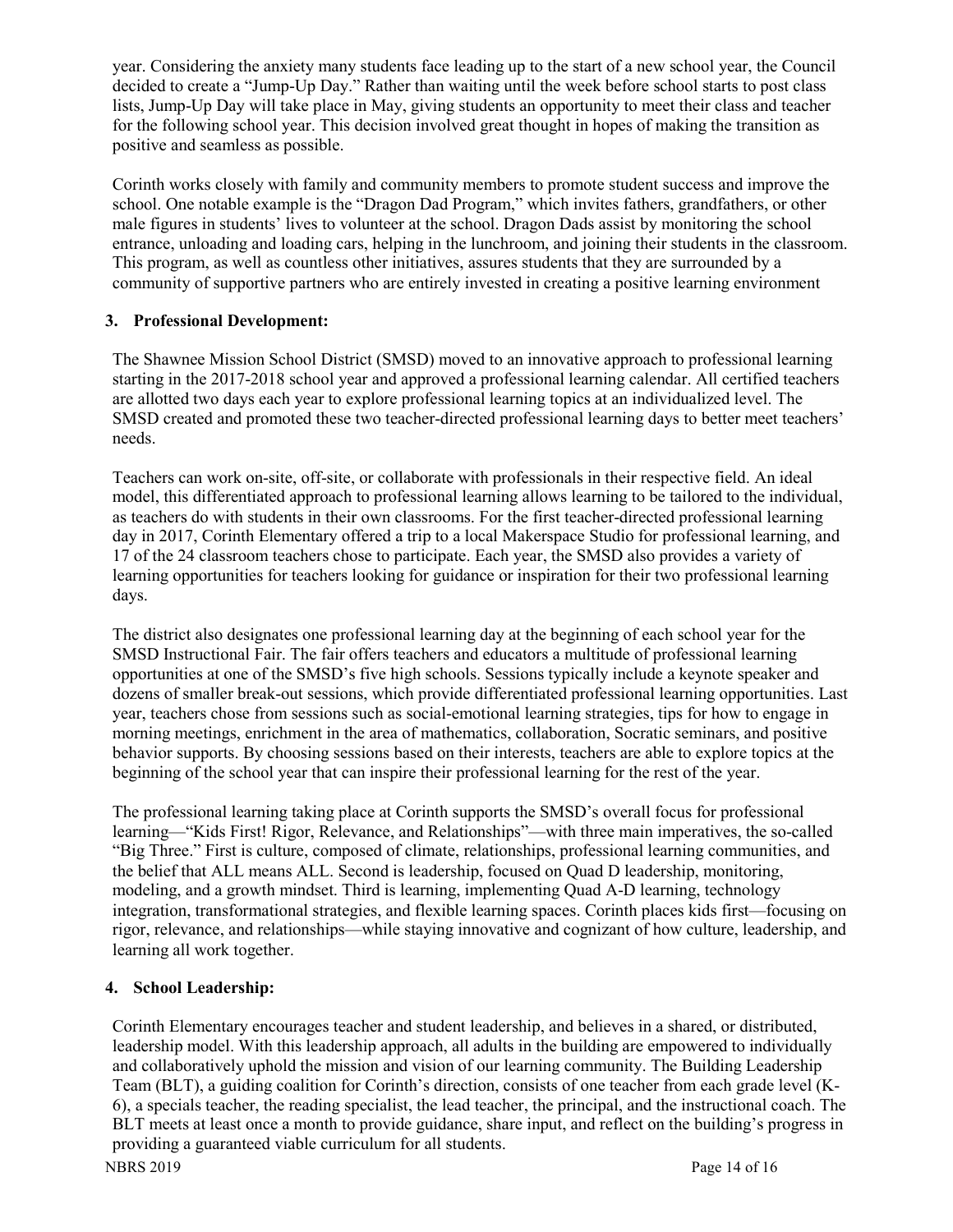Corinth has at least 22 different opportunities for teachers and educators to take on a leadership role. These opportunities include: Student Council leader; building representatives for the SMSD ELA, Math, and Science Cadres; SMSD advisory board member; Corinth Site Council representative; and SMSD Curriculum Council representative.

The principal also encourages teachers to explore their passions and use them to make a positive impact on students' lives. For example, one second grade teacher, who is passionate about using movement to start each day, developed a program called "Morning Milers," where students can come to the gym each morning and walk laps with friends before starting the day. Prior to this opportunity, students typically waited in the hallway, sitting on the floor with peers.

Another example of empowering a shared leadership model comes from the physical education (PE) teacher. The PE teacher is passionate about student well-being and promoting healthy activities. Four years ago, the PE teacher started a Spring Running Club open to all Corinth students. Participation has increased each year, and the most recent Running Club season had 22 percent participation from the student body.

Meanwhile, a Corinth kindergarten teacher and sixth grade teacher have teamed up to support students with a passion for technology, speaking, listening, and broadcasting. They started a broadcasting club for students who were interested in creating a weekly Corinth news broadcast to be shared with the entire student body. These teachers volunteer their time each week to support the handful of students who are thrilled to produce their own weekly video.

No one person at Corinth has all the answers. The staff at Corinth work together to play to each other's strengths, support professional passion areas, and problem solve as a leadership team.